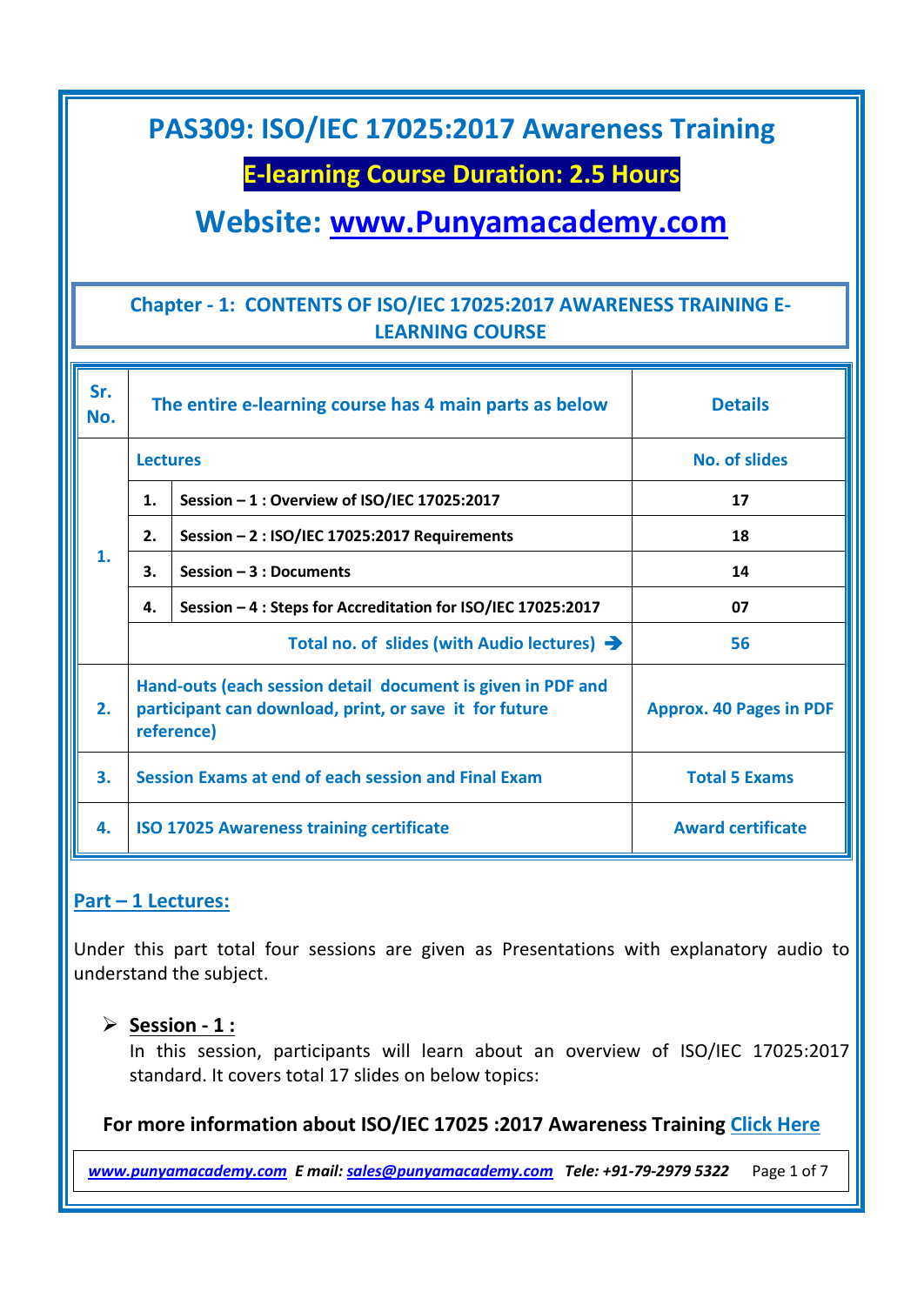# **E-learning Course Duration: 2.5 Hours**

# **Website: [www.Punyamacademy.com](http://www.punyamacademy.com/)**

- 1. Overview of Session 1
- 2. ISO/IEC 17025:2017 Awareness and Transition Course Training Objectives
- 3. ISO 17000 Series Developed by CASCO
- 4. Terms: ISO, IEC and ISO/IEC 17025?
- 5. Why to go for Laboratory Accreditation?
- 6. Where is ISO/IEC 17025 Used?
- 7. International Mutual Recognition
- 8. The Roles of International Laboratory Accreditation Cooperation
- 9. Benefits of Accreditation
- 10.Benefits of Accreditation (Continued…)
- 11.ISO/IEC 17025 Timeline of revision and change process
- 12.Why ISO/IEC 17025 was revised?
- 13.An Overview of ISO/IEC 17025:2017 Standard
- 14. Summary of ISO/IEC 17025:2017 Requirements
- 15.Important Requirements to be fulfilled for ISO /IEC 17025:2017 Accreditation
- 16.Connectivity of laboratory practices & confirmative assessment as per ISO/IEC 17025:2017
- 17.Challenges

### **Session - 2 :**

In this session, participants will learn about the requirements of ISO/IEC 17025:2017 in detail. It covers total 18 slides on below topics:

- 1. Overview of Session 2
- 2. High Level Structure (HLS) of ISO/IEC 17025:2017
- 3. ISO/IEC 17025:2017 Requirements
- 4. 4.0 General Requirements
- 5. 5.0 Structural Requirements
- 6. 5.0 Structural Requirements (Continued...)
- 7. 6.0 Resource Requirements
- 8. 7.0 Process Requirements
- 9. 8.0 Management System Requirements
- 10.Annexes

### **For more information about ISO/IEC 17025 :2017 Awareness Training [Click Here](https://www.punyamacademy.com/course/lms/iso-17025-awareness-training)**

*[www.punyamacademy.com](https://www.punyamacademy.com/) E mail[: sales@punyamacademy.com](mailto:sales@punyamacademy.com) Tele: +91-79-2979 5322* Page 2 of 7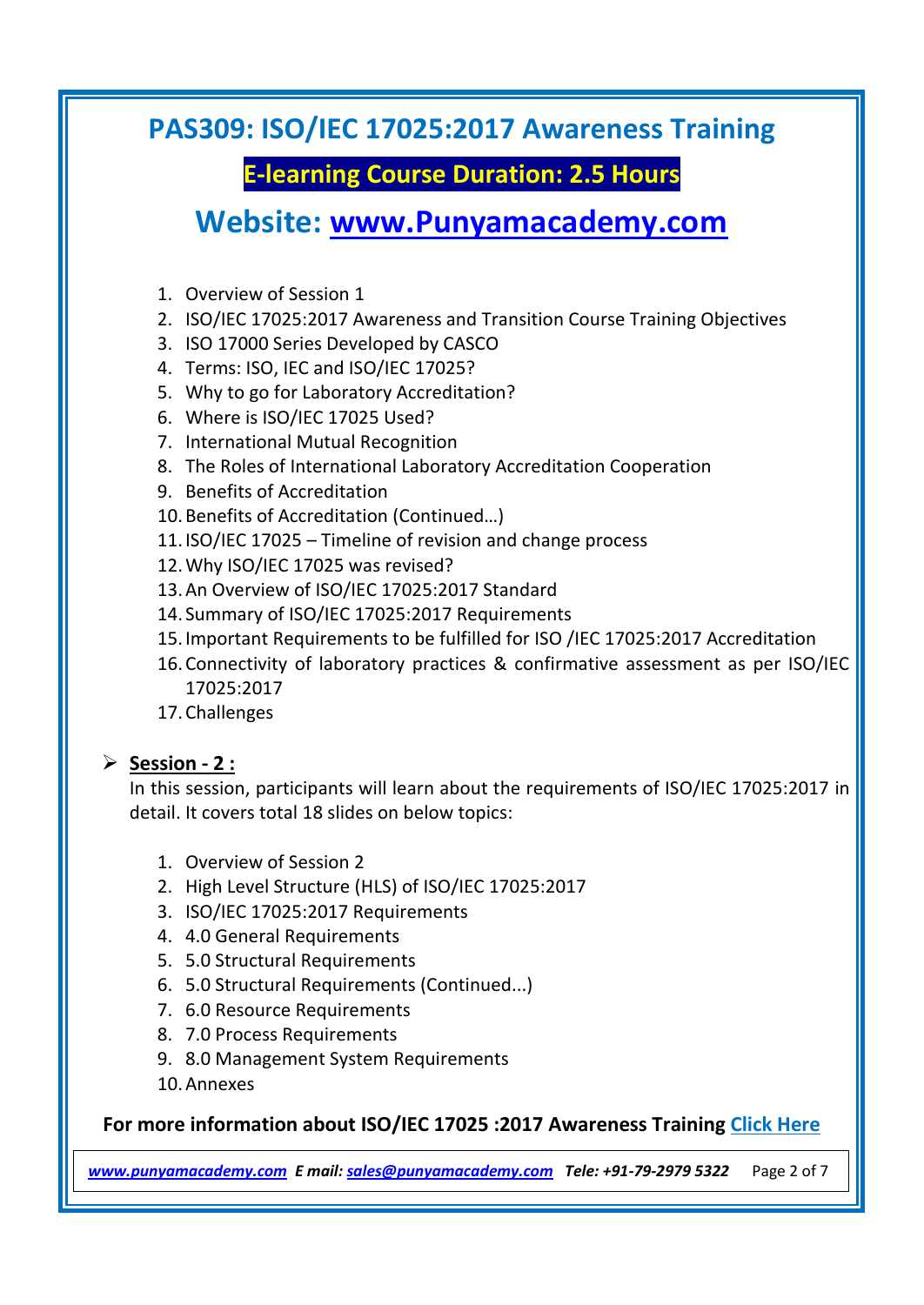# **E-learning Course Duration: 2.5 Hours**

# **Website: [www.Punyamacademy.com](http://www.punyamacademy.com/)**

- 11.Main Changes in ISO/IEC 17025:2017
- 12.Clause-wise summary of changes in ISO/IEC 17025:2017
- 13.Clause-wise summary of changes in ISO/IEC 17025:2017 (Continued…)
- 14.Clause-wise summary of changes in ISO/IEC 17025:2017 (Continued…)
- 15.Clause-wise summary of changes in ISO/IEC 17025:2017 (Continued…)
- 16.Clause-wise summary of changes in ISO/IEC 17025:2017 (Continued…)
- 17.Philosophical Changes
- 18.Summary of Main Changes

### **Session - 3 :**

In this session, participants will learn about ISO/IEC 17025:2017 documented information. It covers total 14 slides on below topics:

- 1. Overview of Session 3
- 2. Documentation
- 3. Flexibility in Documentation
- 4. Documentation Structure for Laboratory under revised ISO/IEC 17025:2017
- 5. Quality System Documentation (Continued...)
- 6. Quality System Documentation (Continued...)
- 7. Sample Quality Procedures
- 8. Quality System Documentation (Continued...)
- 9. Procedures required by ISO/IEC 17025
- 10.Procedures required by ISO/IEC 17025 (Continued...)
- 11.Documents required by ISO/IEC 17025
- 12.Documents required by ISO/IEC 17025(Continued...)
- 13.Records required by ISO/IEC 17025
- 14.Records required by ISO/IEC 17025 (Continued...)

### **Session - 4 :**

In this session, participants will learn steps of accreditation of ISO/IEC 17025:2017. It covers total 7 slides on below topics:

- 1. Overview of Session 4
- 2. Transition to New Standard

### **For more information about ISO/IEC 17025 :2017 Awareness Training [Click Here](https://www.punyamacademy.com/course/lms/iso-17025-awareness-training)**

*[www.punyamacademy.com](https://www.punyamacademy.com/) E mail[: sales@punyamacademy.com](mailto:sales@punyamacademy.com) Tele: +91-79-2979 5322* Page 3 of 7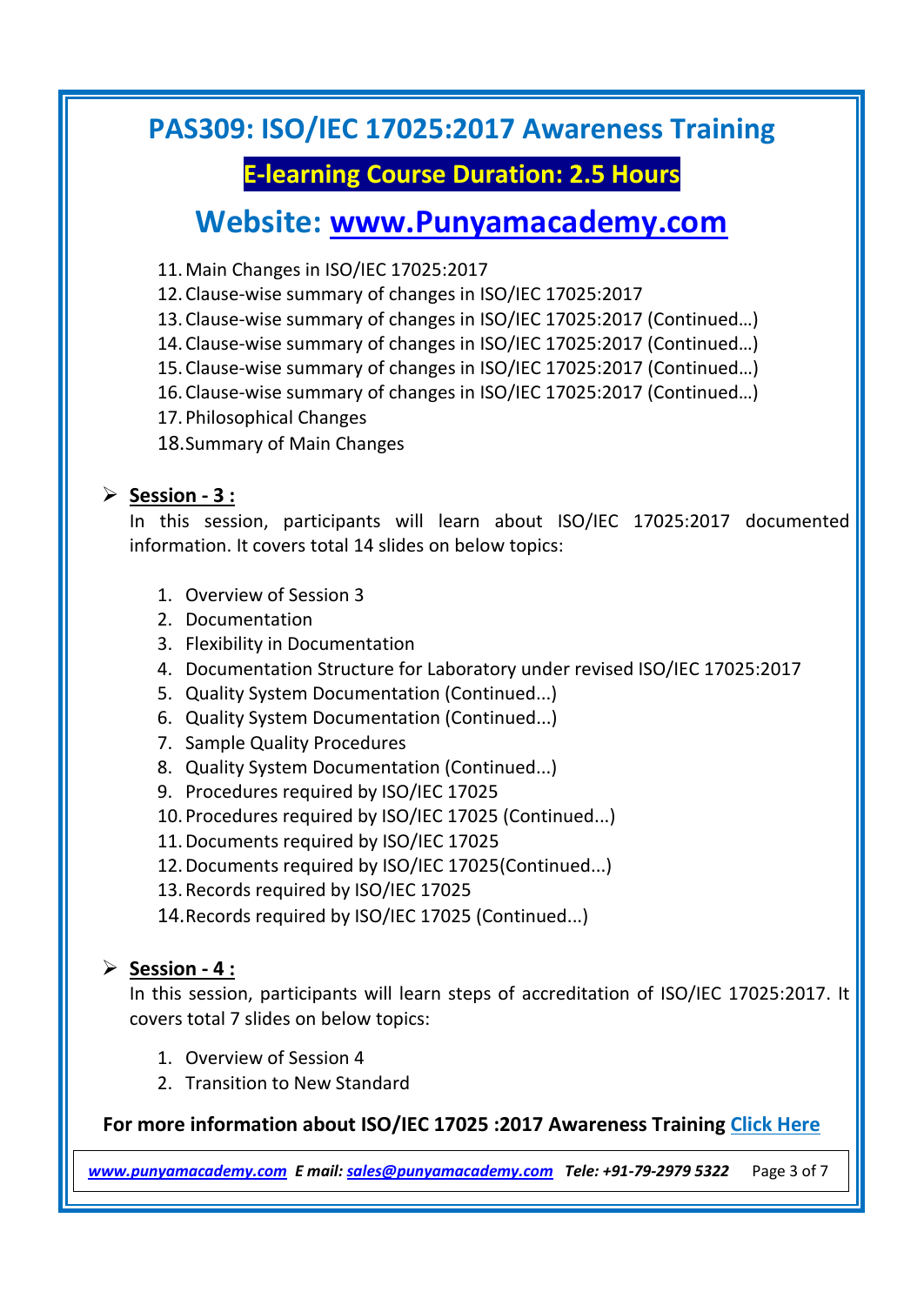# **E-learning Course Duration: 2.5 Hours**

# **Website: [www.Punyamacademy.com](http://www.punyamacademy.com/)**

- 3. Steps for installation of system as per ISO/IEC 17025 (New Clients)
- 4. ISO/IEC 17025:2017 Accreditation Steps for Accredited Laboratories
- 5. ISO/IEC 17025:2017 Accreditation Process
- 6. Accreditation Process
- 7. ISO/IEC 17025:2017 is not for those

### **Part – 2 Hand-outs:**

For each lecture, hand-out is given in PDF format. The participant can download or print any documents to read it later to get detailed knowledge of all the four topics.

| Sr. No        | <b>Name of Literature</b>                  | <b>Total Pages</b> |
|---------------|--------------------------------------------|--------------------|
|               | ISO/IEC 17025:2017 Awareness               | 08                 |
| $\mathcal{P}$ | ISO/IEC 17025:2017 Requirements            | 10                 |
| 3             | ISO/IEC 17025:2017 Documentation           | 12                 |
| 4             | Steps for ISO/IEC 17025:2017 Accreditation | 06                 |
|               |                                            |                    |

### **Part – 3 Exams:**

Each session contains session exam, Participants have to pass the exam after completion of each session. After passing all session exams there is one final exam, participant must have to pass exam with minimum 80% marks. User can reappear and clears each exam to complete the course and get download/print their ISO/IEC 17025:2017 awareness training certificate.

### **Part – 4 Training Certificate:**

After passing the exam the colorful training certificate is generated and user can download it or print it. Any one globally can cross verify the training certificate through our LMS platform.

### **For more information about ISO/IEC 17025 :2017 Awareness Training [Click Here](https://www.punyamacademy.com/course/lms/iso-17025-awareness-training)**

*[www.punyamacademy.com](https://www.punyamacademy.com/) E mail[: sales@punyamacademy.com](mailto:sales@punyamacademy.com) Tele: +91-79-2979 5322* Page 4 of 7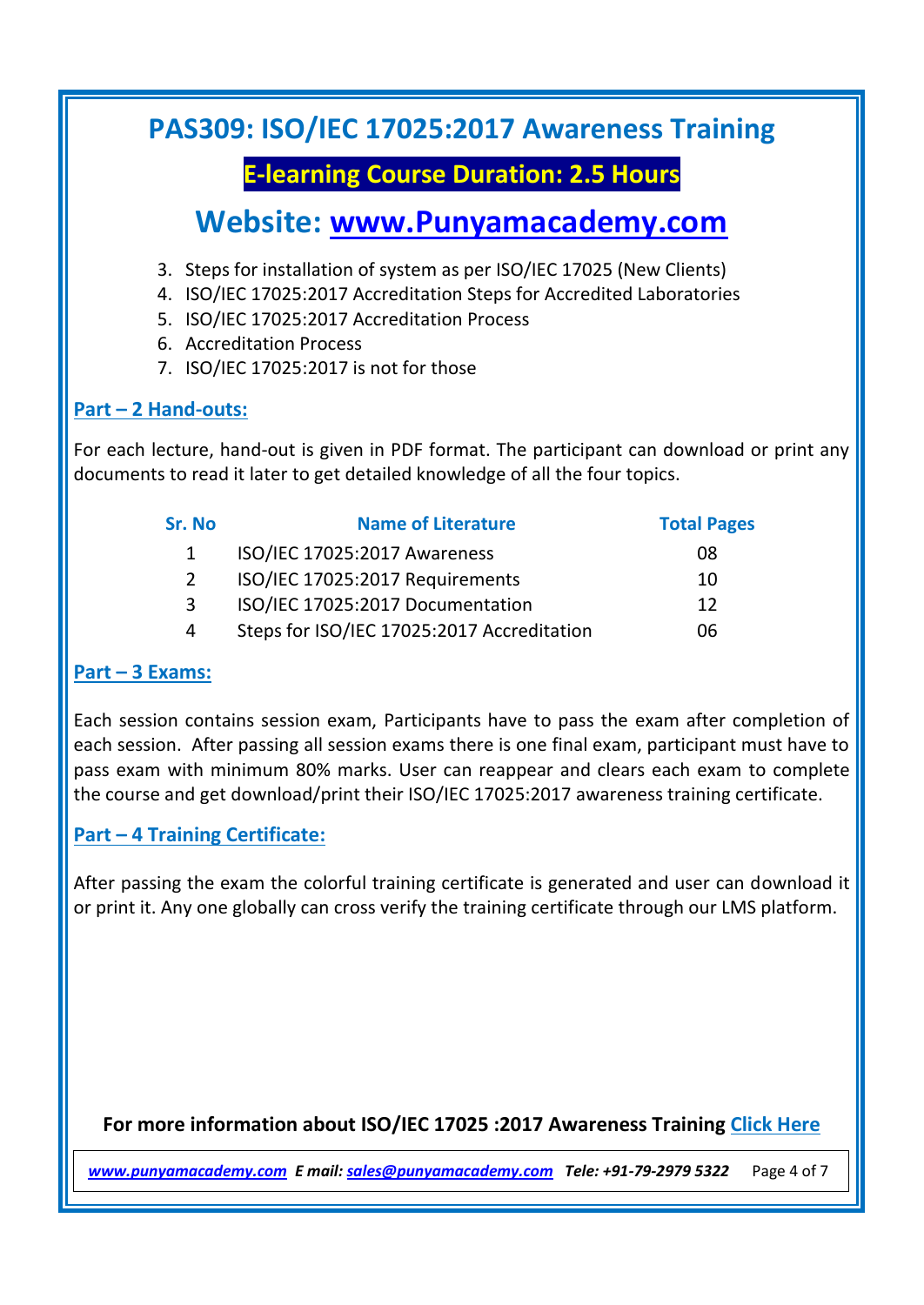### **E-learning Course Duration: 2.5 Hours**

# **Website: [www.Punyamacademy.com](http://www.punyamacademy.com/)**

### **Chapter - 2: COURSE OBJECTIVES**

#### **Upon Completion of this course, participants will be able to:**

- $\checkmark$  Get an overview of ISO 17025:2017 and its awareness also
- $\checkmark$  Familiarize yourself with the high level structure and framework of Laboratory Management System (LMS).
- $\checkmark$  Get an overview of the ISO 17025:2017 requirements, its clauses and sub-clauses.
- $\checkmark$  Familiarize yourself with the changes in the ISO 17025:2017 laboratory management system requirements
- $\checkmark$  Understand ISO/IEC 17025 documentation and get an idea of the list of procedures and records required by the laboratory.
- $\checkmark$  Understand the steps for establishing laboratory management system
- $\checkmark$  Familiarize yourself with ISO 17025 accreditation process and steps for certification.

### **Chapter - 3: WHO SHOULD ATTEND THIS COURSE?**

This course is developed and brought to you by Punyam Academy; an ISO/IEC 17024 accredited training provider company, which offers various e-learning as well as classroom training courses for working professionals, college students, and other individuals for enhancing their career to new heights. Our e-learning courses help them to succeed in today's competitive environment, to renew licenses, and to update, strengthen and add quality to their existing knowledge and skills. Our courses are also useful for those who want to get certification, or start a new profession.

### **For more information about ISO/IEC 17025 :2017 Awareness Training [Click Here](https://www.punyamacademy.com/course/lms/iso-17025-awareness-training)**

*[www.punyamacademy.com](https://www.punyamacademy.com/) E mail[: sales@punyamacademy.com](mailto:sales@punyamacademy.com) Tele: +91-79-2979 5322* Page 5 of 7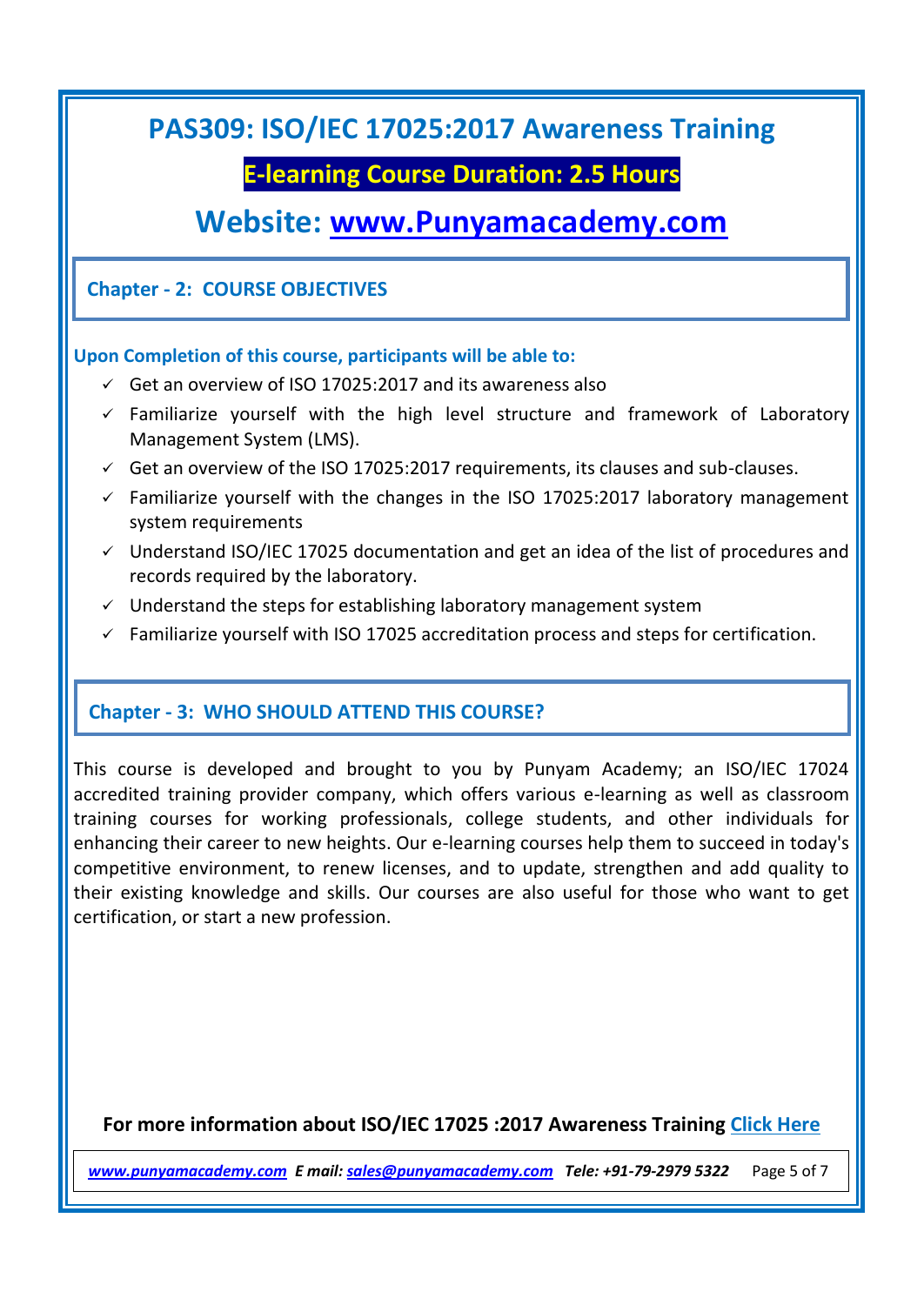### **E-learning Course Duration: 2.5 Hours**

# **Website: [www.Punyamacademy.com](http://www.punyamacademy.com/)**

**Chapter - 4: USER MANUAL**

#### **Compatibility and Requirements for smoothly running our course**

- 1. **Bandwidth:** Internet bandwidth must me 1 MBPS or higher.
- 2. **Operating System:** Microsoft Windows XP and higher versions, iOS, Android.
- 3. **Browser:** Best viewable in Mozilla Firefox, Google Chrome. Also supports Internet Explorer.
- 4. **Screen Resolution:** To view slides properly, you must have a screen resolution of 1024 x 768 or higher.
- 5. **Cookies:** You must have browser cookies enabled, so that we can maintain your current session as you navigate through the application.
- 6. **JavaScript:** You must have enabled JavaScript, so that application runs smoothly.
- 7. **Adobe Acrobat Reader:** Some documents in our application are in .pdf format, so you must have installed adobe acrobat reader in your computer to be able to read such documents that you download.
- 8. **Pop-up Enable:** In your browser setting, check Pop-up blocker off, or enable Pop-up window.
- 9. **Speaker:** You must have speakers or a headphone attached to your computer, so that you can listen to the course lecture while learning.

**Click to Purchase this Course. [ENROL](https://www.punyamacademy.com/book/iso-17025-awareness-training)**

**For more information about ISO/IEC 17025 :2017 Awareness Training [Click Here](https://www.punyamacademy.com/course/lms/iso-17025-awareness-training)**

*[www.punyamacademy.com](https://www.punyamacademy.com/) E mail[: sales@punyamacademy.com](mailto:sales@punyamacademy.com) Tele: +91-79-2979 5322* Page 6 of 7